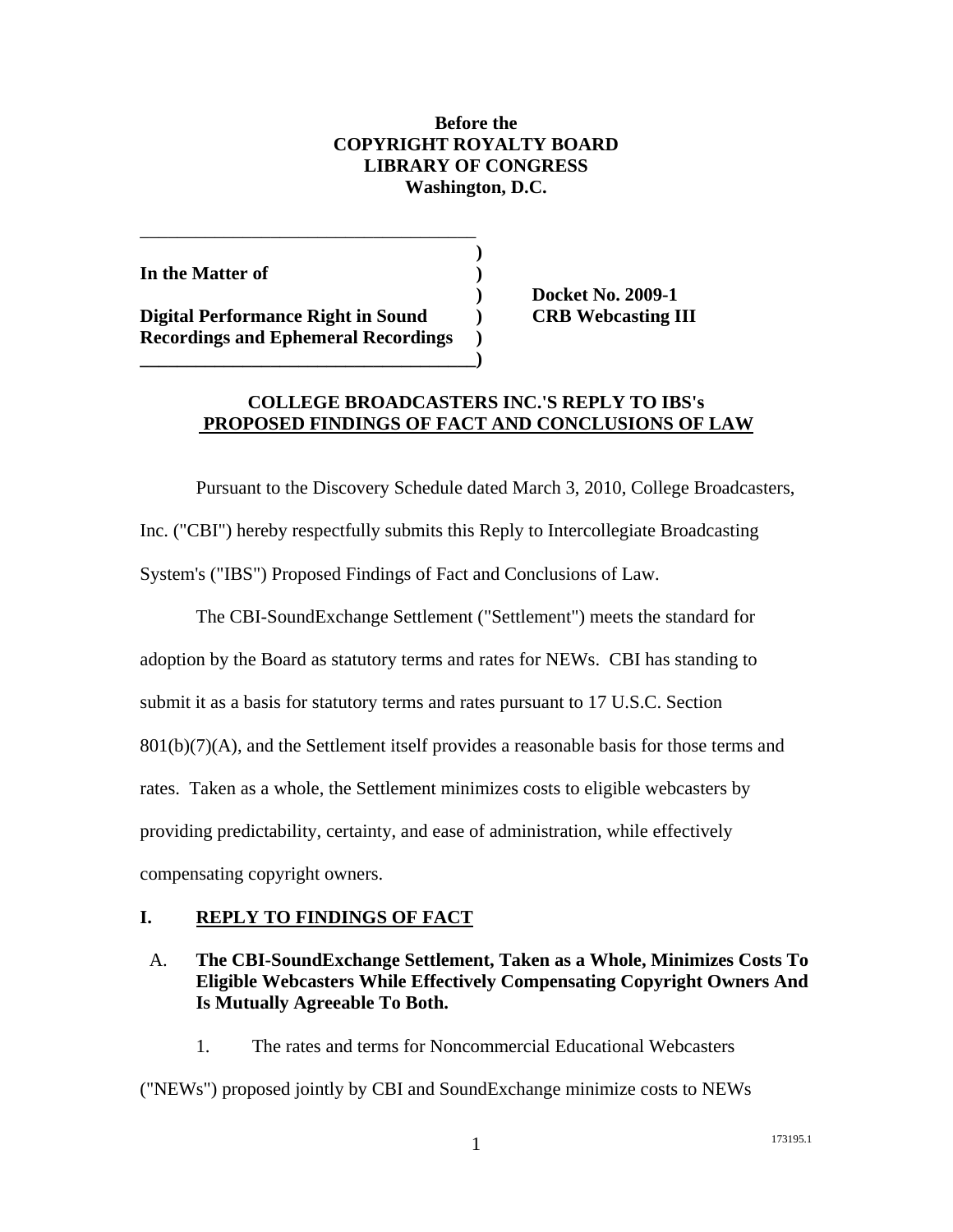because they include a minimum fee and an optional waiver of the Reports of Use requirement. Under that proposal, in exchange for a flat, budgetable proxy fee, minimum-fee NEWs can be assured that they will not incur recordkeeping costs as an additional expense beyond the minimum fee. $<sup>1</sup>$ </sup>

2. The value proposition created by the reporting waiver is particularly important for the smallest webcasters, who are least able to afford the equipment and labor required to compile Reports of Use and least likely to reach the proposed ceiling for waiver eligibility of 55,000 Aggregate Tuning Hours ("ATH").

3. Out of 25 comments submitted to the Board regarding the Proposed CBI-SoundExchange Settlement ("Settlement"), eleven comments (submitted by educational webcasters) emphasized the importance of the reporting waiver. *See* Comments of Black, DiNome, Gilbert, Harman, Maben, Marek, Newton, Thuringer, Tyron, Willer, and Wasson (Apr. 22, 2010). No other aspect of the proposal was identified as important by commenters so frequently.

4. No party or commenter has objected to the establishment of a reporting waiver in the regulations.

5. The proposed proxy fee compensates SoundExchange for the expense of estimating the usage of particular sound recordings in lieu of receiving Reports of Use, allowing SoundExchange to distribute royalties to copyright owners efficiently and with reasonable accuracy.

#### B. **The CBI-SoundExchange Settlement, Taken as a Whole, Provides Predictability, Certainty, and Ease of Administration.**

6. The Settlement by CBI and SoundExchange provides for predictability as

 $\overline{a}$ 

 $<sup>1</sup>$  The proxy fee is optional; webcasters can choose to file Reports of Use on a sample basis.</sup>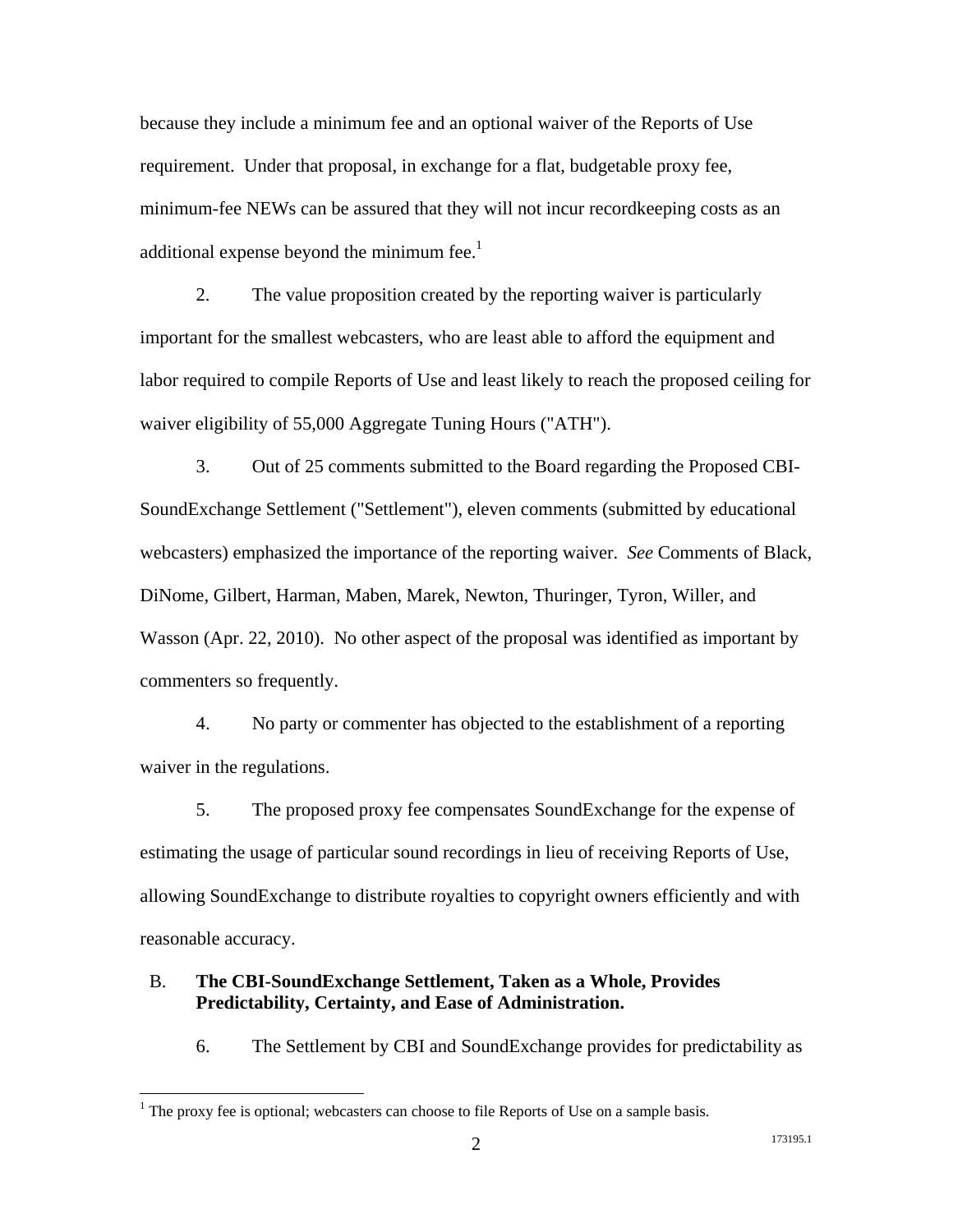to future rates and terms. While similar terms are available for NEWs to adopt as part of the settlement reached between CBI and SoundExchange under the Webcaster Settlement Act of 2009, those terms expire at the end of 2015. If the CBI-SoundExchange Settlement is adopted by the Judges as a basis for statutory terms and rates pursuant to 17 U.S.C. Section  $801(b)(7)(A)$ , the same fee and reporting waiver will survive as available terms until new regulations are promulgated. This distinction provides certainty to NEWs as it minimizes, if not completely removes, the chance of suddenly incurring burdensome recordkeeping costs come 2016.

7. The Settlement also recognizes NEWs as a distinct category of webcaster. It is appropriate to establish this category in the regulations given the educational mission and limited resources of NEWs. The Board has already recognized the particular situation of "minimum fee broadcasters," which includes most NEWs. 74 Fed. Reg. 52418, 52421-22 (Oct. 13, 2009). This further shows that establishing NEWs as a distinct category is appropriate.

8. Two NEWs who submitted comments on the CBI-SoundExchange Settlement emphasized the importance to educational webcasters of predictability in rates and terms. *See* comments of Bill Keith, WDSP-FM (Apr. 22, 2010) ("The monetary amount was reasonable . . . this is especially important for smaller educational stations that need a reasonable and consistent charge so that they can maintain their small operations."); *see also* comments of Jamie Gilbert, WKNC-FM (Apr. 22, 2010) (without consistent, predictable rates and terms "a station will be unable to risk financing an operation that could be shut down at any time if future negotiations leave terms drastically altered").

3 173195.1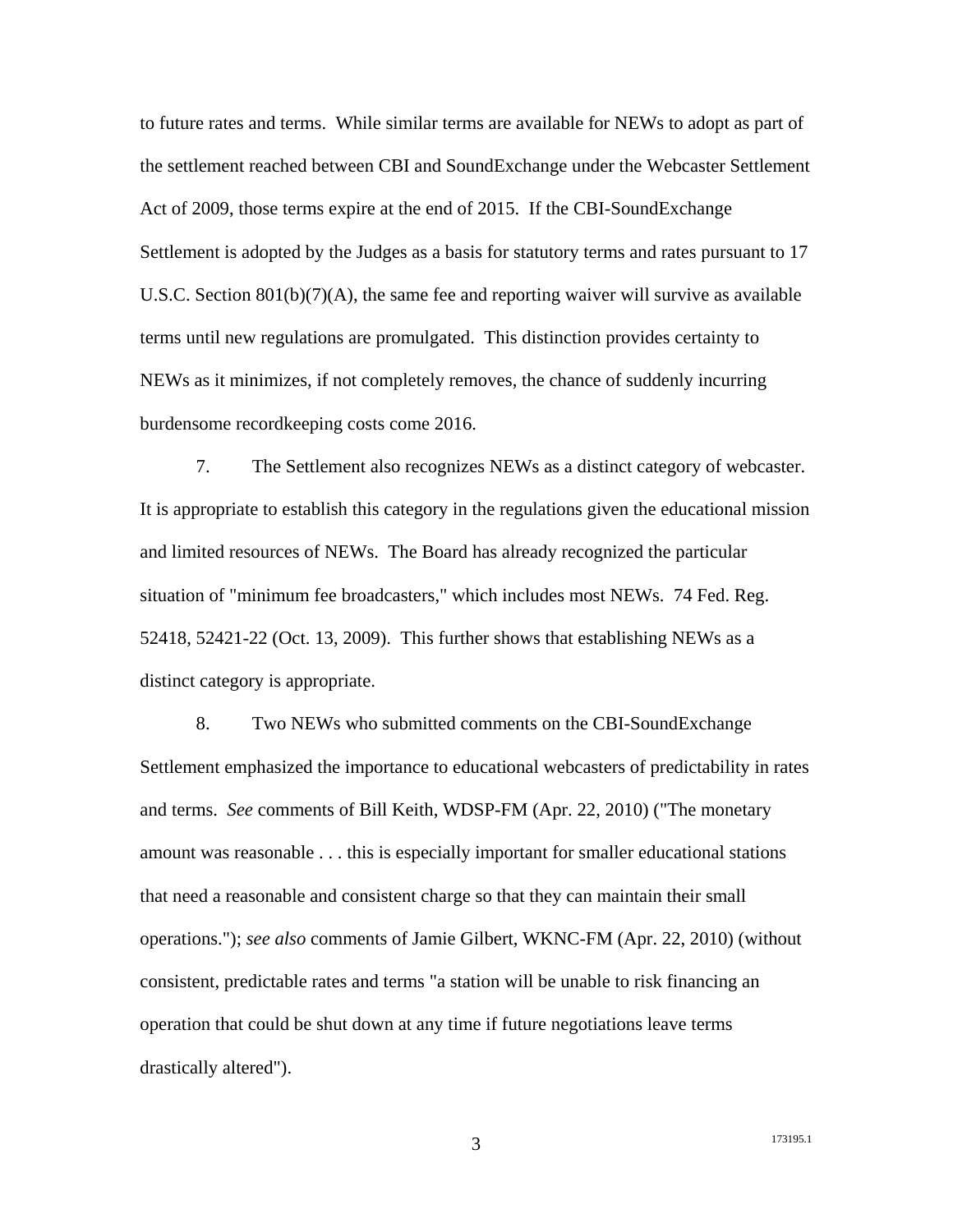### C. **There Is No Dispute As To Rates and Terms for NEWs Using Over 15,914 ATH Per Month.**

9. IBS's Amplification of Restated Rate Proposal, Part IV, includes a \$500 minimum fee for NEWs performing over 15,914 ATH per month. This fee is the same as that included in the CBI-SoundExchange Settlement as to those webcasters.

10. IBS's rate proposal includes a reporting waiver. Although IBS's specific proposal for a reporting waiver with no proxy fee in some circumstances has been rejected by the Board, there is no dispute among the parties or commenters in this proceeding that a reporting waiver is appropriate for NEWs who pay no more than the minimum fee. *Id.*; *see also* SoundExchange Proposed Conclusions of Law ¶ 517.

11. CBI, IBS, and SoundExchange all support establishing NEWs as a distinct category of webcasters in the regulations implementing the Section 112 and 114 statutory licenses.

#### **II. REPLY TO CONCLUSIONS OF LAW**

### A. **CBI Has Standing to Submit Its Settlement As A Basis For Statutory Terms and Rates.**

1. CBI and SoundExchange are participants in this proceeding pursuant to 17 U.S.C. Section 803(b)(2).

2. CBI and SoundExchange reached an agreement concerning terms and rates, and subsequently petitioned the Board to adopt that agreement as statutory terms and rates for NEWs pursuant to Section 801(b)(7)(A).

3. Section 801(b)(7)(A) expressly provides for settlements between parties to be adopted as statutory terms and rates.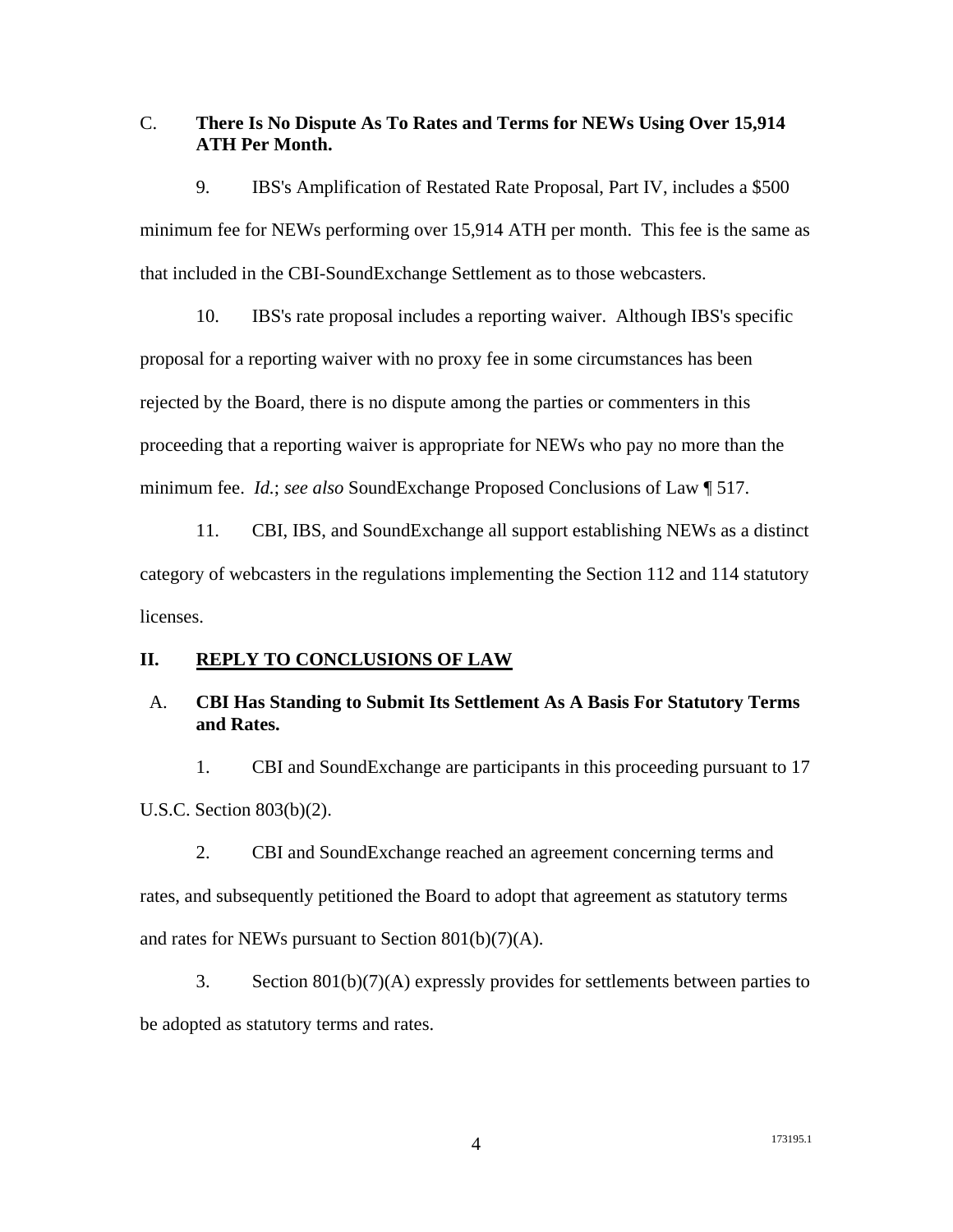4. Moreover, Section 114(f)(5)(C) provides that settlements between parties may be admissible as evidence or otherwise taken into account in future proceedings involving the setting of royalty rates and terms, and of notice and recordkeeping requirements when the parties' settlement agreement "expressly authorize[s] the submission of the agreement in a proceeding under this subsection," such as the instant royalty rate proceeding.

5. There are no other prerequisites apart from those described in Paragraphs 1-4 for an entity such as CBI to have standing to petition the Board for adoption of its Settlement as statutory terms and rates.

6. Therefore, CBI has standing to petition the Board for adoption of its Settlement as statutory terms and rates.

7. IBS states in Paragraphs 14-17 of its Proposed Conclusions of Law that CBI does not have standing to petition the Board under Section  $801(b)(7)(A)$  because CBI has entered an agreement with SoundExchange. This is contrary to the plain wording of Section 801(b)(7)(A), which permits the Board "[t]o adopt as a basis for statutory terms and rates or as a basis for the distribution of statutory royalty payments, an agreement concerning such matters reached among some or all of the participants in a proceeding at any time during the proceeding . . . ."

8. Also, contrary to IBS's assertion in Paragraph 17 of its Proposed Conclusions of Law, CBI's settlement with SoundExchange alone does not satisfy all of CBI's rights in this proceeding. CBI has the right to request that its Settlement be established as statutory rates and terms in order to establish a precedent for future

5 173195.1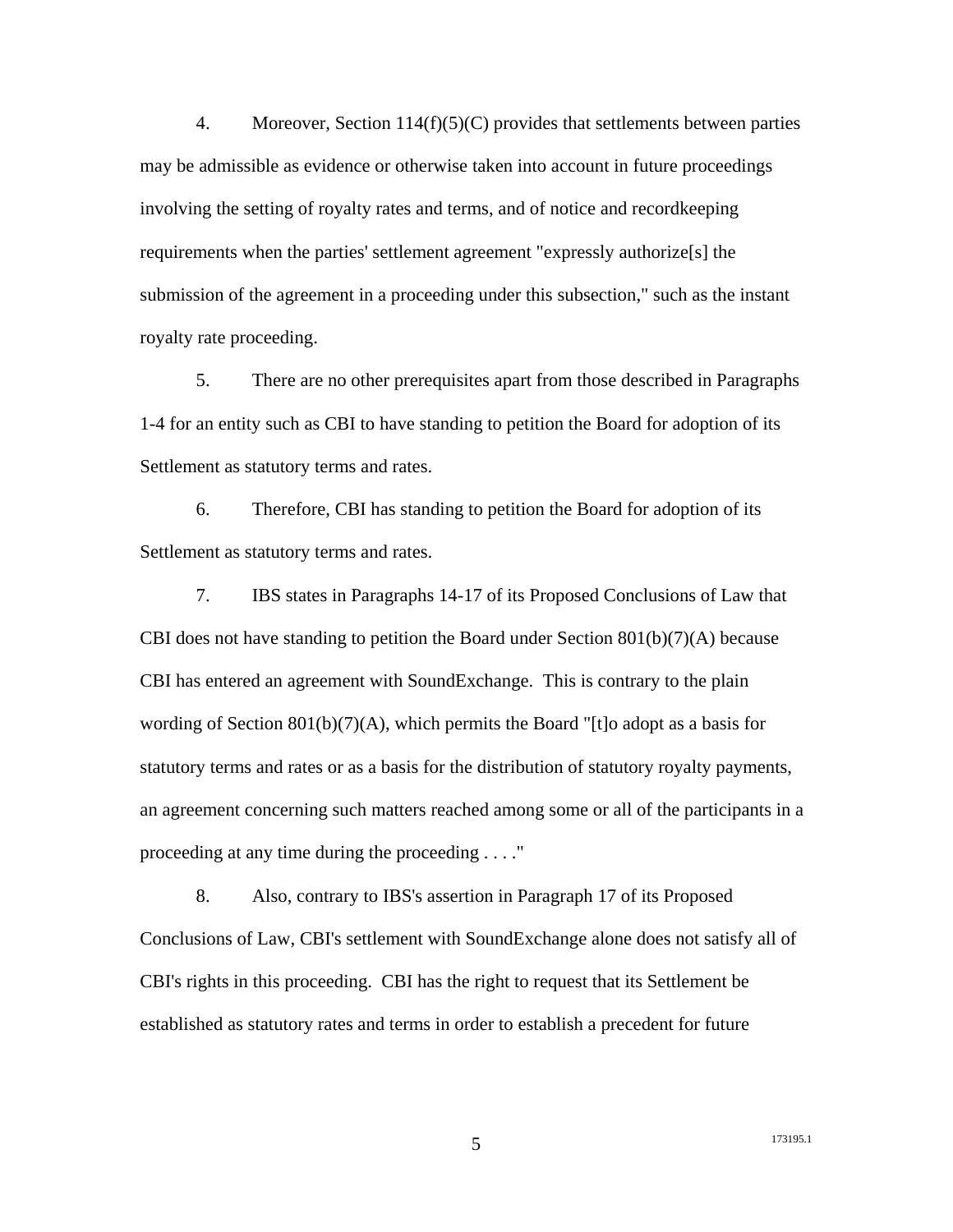rulemakings and provide for greater certainty in any interim period after the expiration of the settlement on December 31, 2015.

### B. **The CBI-SoundExchange Settlement Meets the Standard for Adoption by the Board as Statutory Terms and Rates for NEWs.**

1. The Copyright Act provides two criteria for declining to adopt a settlement agreement under Section 801(b)(7)(A): that a party objects to the agreement, and that "the agreement does not provide a reasonable basis for setting statutory terms or rates." An objection alone is not sufficient reason to decline adoption of a settlement agreement. This is true even when a resulting regulation would be applicable to the party objecting. *See* H.R. Rep. No. 108-408, at 24 (2003).

2. The CBI-SoundExchange Settlement is a voluntary agreement between a representative of NEWs and a representative of copyright owners. The settlement is based in part on the history of rates and terms for noncommercial webcasters set by the Board and in negotiation, taking into account, royalty rates, the prohibitive cost to educational webcasters of preparing Reports of Use, and the cost to SoundExchange of administering licenses to NEWs. *See* SoundExchange Proposed Conclusions of Law ¶ 501 ("This rate structure was obviously influenced by the Webcasting II decision."). The resulting Settlement is a reasonable accommodation of these various concerns.

3. No NEW will be prejudiced by the adoption of the CBI-SoundExchange Settlement. Should the Board accept IBS's assertion that NEWs performing 15,914 ATH per month or less constitute a "different type[]" of users under Section 114(f)(2)(A), the Board may adopt IBS's proposal in addition to CBI's proposal, without conflict or ambiguity. However, IBS's assertion does not negate the reasonableness of the CBI-SoundExchange Settlement as to NEWs in general.

6 173195.1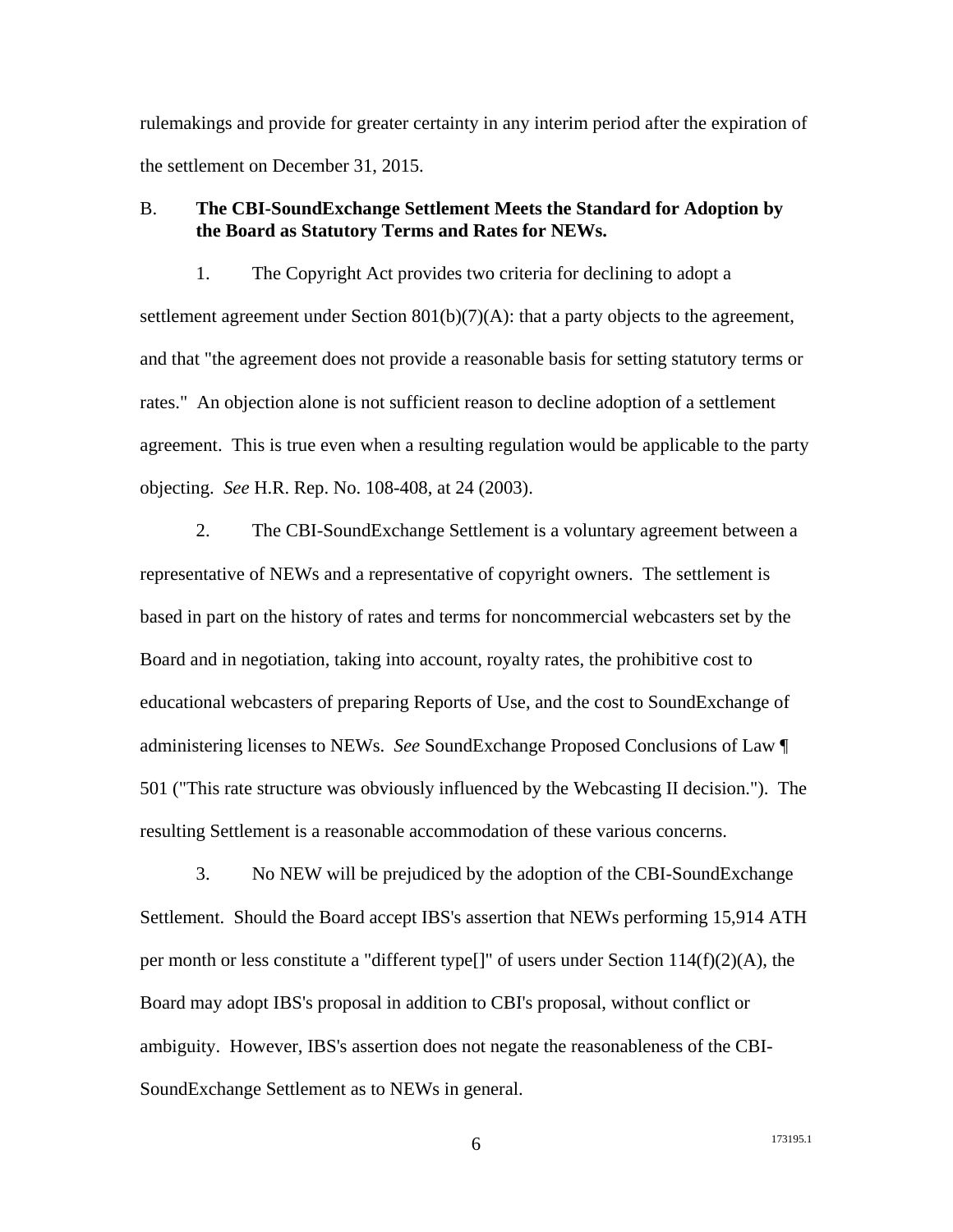Therefore, and for the reasons stated in CBI's Proposed Findings of Fact 4. and Conclusions of Law, the CBI-SoundExchange agreement is a reasonable basis for statutory terms and rates, and meets all criteria for adoption as such.

Date: September 27, 2010

Respectfully submitted,

Mitchell L. Stoltz (D.C. Bar #978149) CONSTANTINE CANNON, LLP 1301 K St NW, Ste 1050 East Washington, D.C. 20005 sgreenstein@constantinecannon.com  $(202)$  204-3500  $(202)$  204-3501 (fax)

Catherine R. Gellis, Esq. (California Bar #251927) P.O. Box 2477 Sausalito, CA 94966 Phone: 202-642-2849 cbi@cathygellis.com Counsel to College Broadcasters, Inc.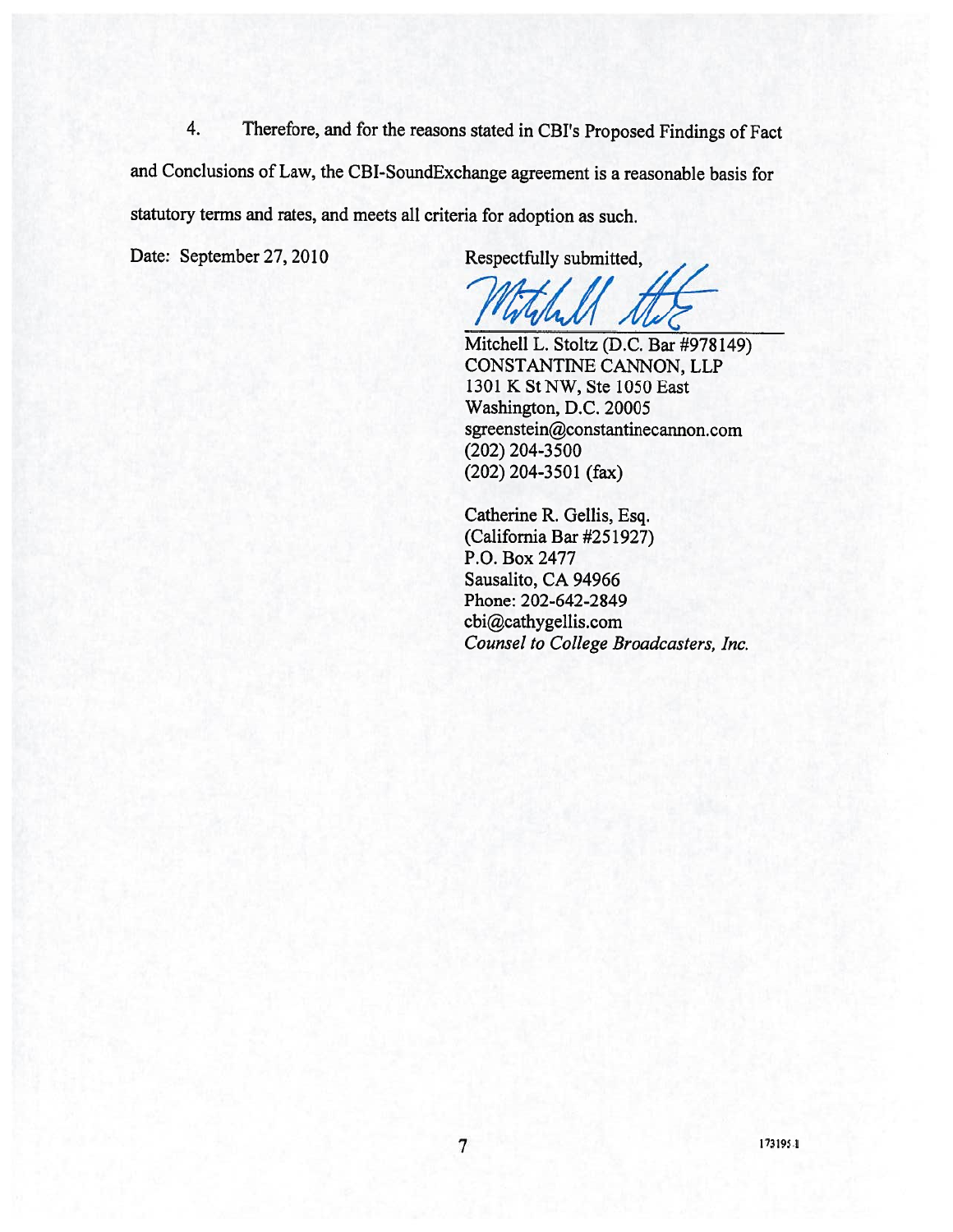## **CERTIFICATE OF SERVICE**

I, Mitchell L. Stoltz, do hereby certify that copies of the foregoing filing were sent via email and first class mail this 27th day of September, 2010 to the following:

| William Malone                                     | Angus M. MacDonald                          |
|----------------------------------------------------|---------------------------------------------|
| James Hobson                                       | Ara Hovanesian                              |
| Matthew K. Schettenhelm                            | HOVANESIAN & HOVANESIAN                     |
| MILLER & VAN EATON, PLLC                           | 301 E. Colorado Blvd., Ste. 514             |
| 1155 Connecticut Avenue, NW, Suite 1000            | Pasadena, CA 91101-1919                     |
| Washington, DC 20036-4306                          | Fax: 626/795-8900                           |
| wmalone@millervaneaton.com                         | angusm@hovlaw.com                           |
| mschettenhelm@millervaneaton.com                   | arah@hovlaw.com                             |
| Counsel for Intercollegiate Broadcasting<br>System | Counsel for LIVE365, Inc.                   |
| David A. Handzo                                    | David D. Oxenford                           |
| Michael B. DeSanctis                               | Adam S. Caldwell                            |
| Jared O. Freedman                                  | Ronald G. London                            |
| <b>JENNER &amp; BLOCK LLP</b>                      | Davis Wright Tremaine, LLP                  |
| 1099 New York Ave., N.W.                           | 1919 Pennsylvania Ave., NW, Suite 200       |
| Washington, D.C. 20001                             | Washington, D.C. 20006<br>Fax: 202/793-4499 |
| $(v)$ 202-639-6000                                 | davidoxenford@dwt.com                       |
| (f) $202 - 639 - 6066$                             | adamcaldwell@dwt.com                        |
| dhandzo@jenner.com                                 | ronaldlondon@dwt.com                        |
| mdesanctis@jenner.com                              |                                             |
| jfreedman@jenner.com                               | Counsel for LIVE365, Inc.                   |
|                                                    |                                             |
| Counsel for SoundExchange, Inc.                    |                                             |

/s/ Mitchell L. Stoltz

\_\_\_\_\_\_\_\_\_\_\_\_\_\_\_\_\_\_\_\_\_\_\_\_\_\_\_\_\_\_\_\_\_\_\_\_\_\_

Mitchell L. Stoltz